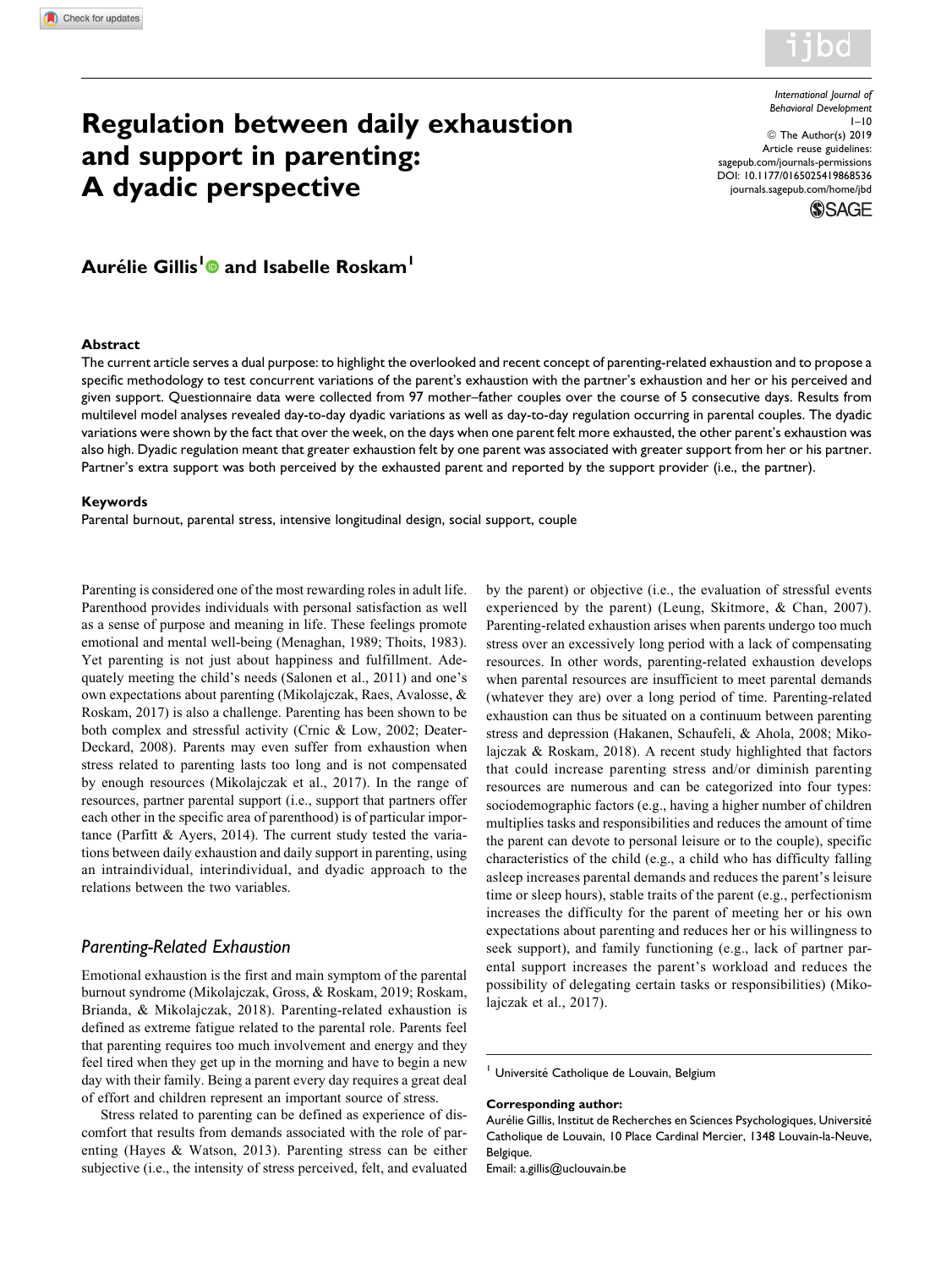## Partner Parental Support

Resources to compensate for parenting stress are essential to prevent parenting-related exhaustion and to favor the parent's wellbeing and fulfillment in her or his role. Among common resources, partner parental support (i.e., the support that partners offer each other in the specific area of parenthood) (Gillis & Roskam, 2019) seems to be an important factor in maintaining a parent's equilibrium (Parfitt & Ayers, 2014; Séjourné, Vaslot, Beaumé, Goutaudier, & Chabrol, 2012). The importance of this support can be explained by the fact that it is an immediate resource in the sense that the partner is the person whose physical presence is likely to be the most frequent and close at hand within the family home. Partner parental support is also a subjectively important resource because of strong expectations about parenting within the couple's relationship (e.g., egalitarian sharing of parental tasks or similar parental involvement is expected in most contemporary families). A third reason why the partner's parental support is an important resource is that it is reciprocal in nature, as parents tend to function as a dyadic team (Galdiolo & Roskam, 2017), with each offering the other parental support as and when they experience parenting stress. Partner parental support can then be considered as either perceived or given. Perceived parental support is the support that the parent perceives from her or his partner while given parental support is the support that the partner reports giving to the other parent (Gillis & Roskam, 2019).

Partner parental support encompasses three dimensions (Gillis & Roskam, 2019). First, an emotional dimension defined as empathy, love, and trust but also encouragement, active listening, reflection, and comfort in the context of parenthood (Dale, Williams, & Bowyer, 2012). Second, the dimension of concrete support, consisting of assisting the other parent in problem-solving with concrete help and/or information (Cohen & Wills, 1985). Third, the dimension of role approval, consisting of affirming the other parent's parenting skills, respecting her or his contribution and supporting her or his authority and parenting decisions (Belsky, Woodworth, & Crnic, 1996).

## Parenting-Related Exhaustion and Partner Parental Support

The literature about parenting-related exhaustion is recent and still sparse, and the relations between partner parental support and parenting-related exhaustion have not been yet investigated. A recent study of 2017 is the only one so far to address the links between parental burnout and couple variables (Mikolajczak et al., 2017). The authors highlighted a significant and negative association between parenting-related exhaustion and the level of marital satisfaction and the quality of the co-parenting relationship. The lower the level of marital satisfaction and the quality of the co-parenting relationship, the higher the level of parental burnout (Mikolajczak et al., 2017). More studies have tested the relations between parenting stress and partner support. For example, a positive association was found between dissatisfaction with partner support and perceived parenting stress in mothers during the postpartum period (Thorp, Krause, Cukrowicz, & Lynch, 2004). Other authors have shed light on a negative relation between emotional, appraisal, and concrete support from the partner and parenting stress in mothers at 1-year postpartum (Sampson, Villarreal, & Padilla, 2015). A recent study reported greater parenting stress in

mothers and fathers when partner support was low (Thullen & Bonsall, 2017). Apart from these cross-sectional studies, a small number of studies have reported longitudinal associations between partner support and parenting stress. For example, a negative association was found between supportive co-parenting, which is a form of support between partners, and paternal stress at child's birth and 12 months later (Bronte-Tinkew, Horowitz, & Carrano, 2010). Another study highlighted that fathers' cooperative co-parenting was negatively related to parenting stress in mothers when the child was 1, 3, and 5 years old (Nomaguchi, Brown, & Leyman, 2017).

## The Current Study

Previous research studying the association between parenting-related exhaustion and support in parenting has adopted an interindividual and/or a cross-sectional approach. Less is known about the relations between these two variables at the intraindividual and dyadic levels. Moreover, very little research has taken into account the support exchanged by the two partners in the specific context of parenthood. Most often, partner support has been appraised as general couple or marital support. Actually, parents may need specific support related to parenthood, such as emotional support (the partner listens to the parent's emotions as a parent) or concrete support (the partner gives advice about parenthood to the parent), rather than general couple support of the kind considered in previous studies. For example, just because a woman receives couple support, she does not necessarily receive support in the specific area of parenting and the parent–child relationship. Support specific to parenthood may be necessary to sustain the parent's sense of self-fulfillment, and this sense of selffulfillment may be essential for her or his psychological well-being.

The current study highlights the overlooked and recent concept of parenting-related exhaustion and proposes a specific methodology to test the concurrent variations of the parent's exhaustion with the partner's exhaustion and her or his perceived and given support. In other words, we investigated if the level of a parent's exhaustion is related to the level of her or his partner's exhaustion and support day by day. To do this, it was necessary to (i) estimate within-day variations, (ii) disentangle intraindividual from interindividual variations, and (iii) consider couples by adding a dyadic level in the model. Based on the literature review, day-to-day variations and regulation between the two partners were hypothesized. In particular, on the days when the partner felt more exhausted, it was expected that the parent's exhaustion would also be high, because mothers and fathers have been found to exert an influence on each other and tend to function as a dyad (Galdiolo & Roskam, 2014; Paulson & Bazemore, 2010). Also, on the days when one parent felt more exhausted, it was expected that he/she would get higher parental support from her or his partner. For the interindividual level, the change in a parent's exhaustion over 5 consecutive days was hypothesized to be related to the average level of her or his partner's exhaustion. Change in a parent's exhaustion was also expected to be related to the average level of partner parental support he/she got. Finally, at a dyadic level, we tested the effect of the couple's characteristics (i.e., number of children) on the rate of change in parenting-related exhaustion.

## Method

#### **Participants**

Ninety-seven heterosexual couples ( $N = 194$ ) consisting of mothers and fathers of a child aged between 10 months and 36 months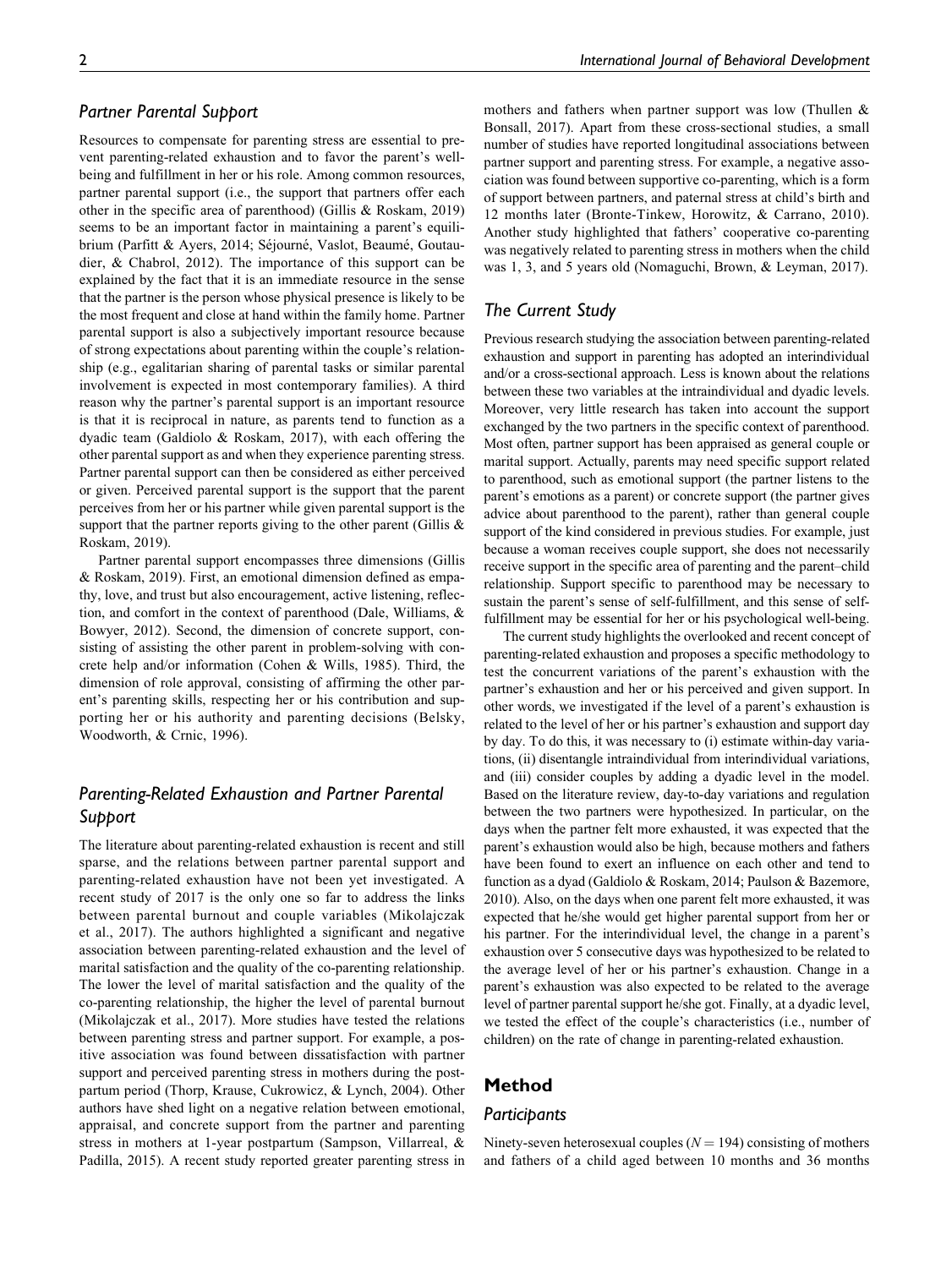participated in the study. These parents came from a community sample in the French-speaking part of Belgium. The data were collected between June 2017 and June 2018. The parents' mean age was 33.47 years  $(SD = 4.82)$ , ranging from 21 to 49. The mean number of children per parent was  $1.97$  (SD = 2.33), ranging from 1 to 5. Ninety-four parents in the sample (48.45%) were married. The others ( $n = 90$ ; 46.40%) lived with their partner without being married. Information about the marital status was missing for 10 parents (5.15%). In terms of educational level, 133 parents (72.3%) had a higher education qualification (university or other tertiary degree) and 51 (27.7%) had a secondary school diploma. The net monthly income of the couple to which each parent belonged was established: for 5 parents (2.7%) it was between  $\epsilon$ 1 and  $\epsilon$ 1,500; for 31 (16.8%) it was between  $\epsilon$ 1,500 and  $\epsilon$ 2,500; for 84 (45.7%) it was between  $\epsilon$ 2,500 and  $\epsilon$ 3,500; for 50 (27.2%) it was between  $\epsilon$ 3,500 and  $64,500$ ; and for 14 (7.6%) it was higher than  $64,500$ . One hundred and twenty-four parents (67.4%) worked full-time, 44 (24%) worked part-time, and 16 (8.7%) did not work (unemployment, work incapacity, parental leave, or stay-at-home parent).

## Procedure

Intensive longitudinal methods (ILMs) involve collecting repeated measurements from an individual over a short period of time. Other longitudinal methods collect data once a month or once a quarter, whereas ILMs collect data every hour or day during a shorter time frame. This method is particularly interesting for measuring individual states such as mood, which vary and fluctuate hugely compared to other factors like socioeconomic status or personality (Henrie, Bodily, Manwaring, & Graham, 2015). Parenting-related exhaustion and support, like mood, are sensitive to daily variations. Consequently, ILMs appear useful for studying the intraindividual and interindividual variations of daily exhaustion and support in parenting.

The study was approved by the ethics committee of the Psychological Sciences Research Institute at the UCLouvain in Belgium. Couples were recruited with flyers, and announcements posted on social networks, in nurseries, and at childminders' premises. The parents took part in the study on a voluntary basis, and they were compensated for their participation with a gift voucher worth €10. Participants who were willing to engage were invited to complete questionnaires online. Inclusion criteria were as follows: being at least 21 years old, having a child aged between 10 months and 36 months, and living with a partner, whether or not that partner was the biological parent of the child(ren). The participants of the study were selected with the following question: "Please select the proposal that corresponds to your family situation: (a) I am in a romantic relationship and we are raising one or more children together (b) I am raising my child(ren) alone or (c) I am in a romantic relationship and we have no children."

Only those who selected answer (a) were included in the study, so that blended families (i.e., families consisting of a couple and their children from the present and all previous relationships) were included but single parents were excluded.

Selected participants completed the survey on the Qualtrics platform over five successive evenings from Monday to Friday. Every day at 17.00, an e-mail was sent to the participants with the URL of the survey and the following instructions: "Here is the URL of the survey we invite you to complete today. You should complete it by midnight." We did not ask the parents to report the exact time at

which they completed the survey, but the timing of the e-mail and the instructions given were designed to ensure completion in the evening. The Qualtrics platform allowed us to check that this was the case. The questionnaire was completed online with the forced choice option, ensuring a data set without missing data. Mothers and fathers completed the same set of questionnaires, including parenting-related exhaustion and partner parental support. Participants were asked to complete the questionnaires separately. They also signed a written informed consent document in which they were informed about the intensive longitudinal design of the study. Mothers and fathers were assured that the data would remain confidential and that they were free to drop out at any moment without giving any reason.

Of the 97 mothers who agreed to participate in the study, 62 (63.9%) returned the diary questionnaires fully completed from Monday to Friday, 17 (17.5%) fully completed the diary questionnaires four times, 10 (10.3%) fully completed them three times, 5 (5.2%) fully completed them twice, and 3 (3.1%) fully completed them only once. Of the 97 fathers who agreed to participate in the study, 59 (60.8%) returned the diary questionnaires fully completed from Monday to Friday, 17 (17.5%) fully completed the diary questionnaires four times, 9 (9.3%) fully completed them three times, 7 (7.2%) fully completed them twice, and 5 (5.2%) fully completed them only once. The major reasons for not completing the diary questionnaires were that the parent did not have time or forgot to do so. Binary logistic regression analyses were performed to explore the predictors of missingness. Predictors of missingness (i.e., age, number of children, educational level, incomes, work arrangement, parenting-related exhaustion, and partner parental support on Monday) were entered in logistic regressions with the dropout binary (i.e., complete vs. incomplete data over the 5-day period) as the dependent variable. We found only one differential attrition effect among subgroups for fathers. The fathers who dropped out were more exhausted than those who completed the survey fully  $(M_{\text{complete data}} = 5.15; M_{\text{incomplete data}} = 6.40), \beta(1) = 2.01, p < .05.$ The pattern of missingness cannot be considered as completely at random,  $\chi^2(12) = 21.19$ ,  $p = .048$ .

## **Materials**

Parenting-related exhaustion was assessed with 4 items of the emotional exhaustion subscale of the Parental Burnout Inventory (PBI) (Roskam, Raes, & Mikolajczak, 2017). The PBI<sup>1</sup> is a 22item questionnaire including three self-report scales: emotional distancing, emotional exhaustion, and personal accomplishment. To prevent the questionnaire from being too long, 4 of the 8 items from the emotional exhaustion subscale most strongly related to the total PBI score and relevant for daily assessment purposes were selected. The respondent indicated the extent to which he/ she had experienced each symptom of parenting-related exhaustion (e.g., "Today I felt emotionally drained by my parental role") during the day using a 6-point frequency scale as follows: 1 (not at all), 2 (once during the day), 3 (twice during the day), 4 (three times during the day), 5 (four times during the day), or 6 (more than four times during the day). In the initial validation study, the PBI displayed strong psychometric properties with good fit measures in the confirmatory factor analysis (CFI  $= .95$ , root mean square error of approximation = .06) and a good coefficient  $\alpha$  of .95 for the emotional exhaustion subscale (Roskam et al., 2017). Cronbach's  $\alpha$ s in the sample were satisfactory, with average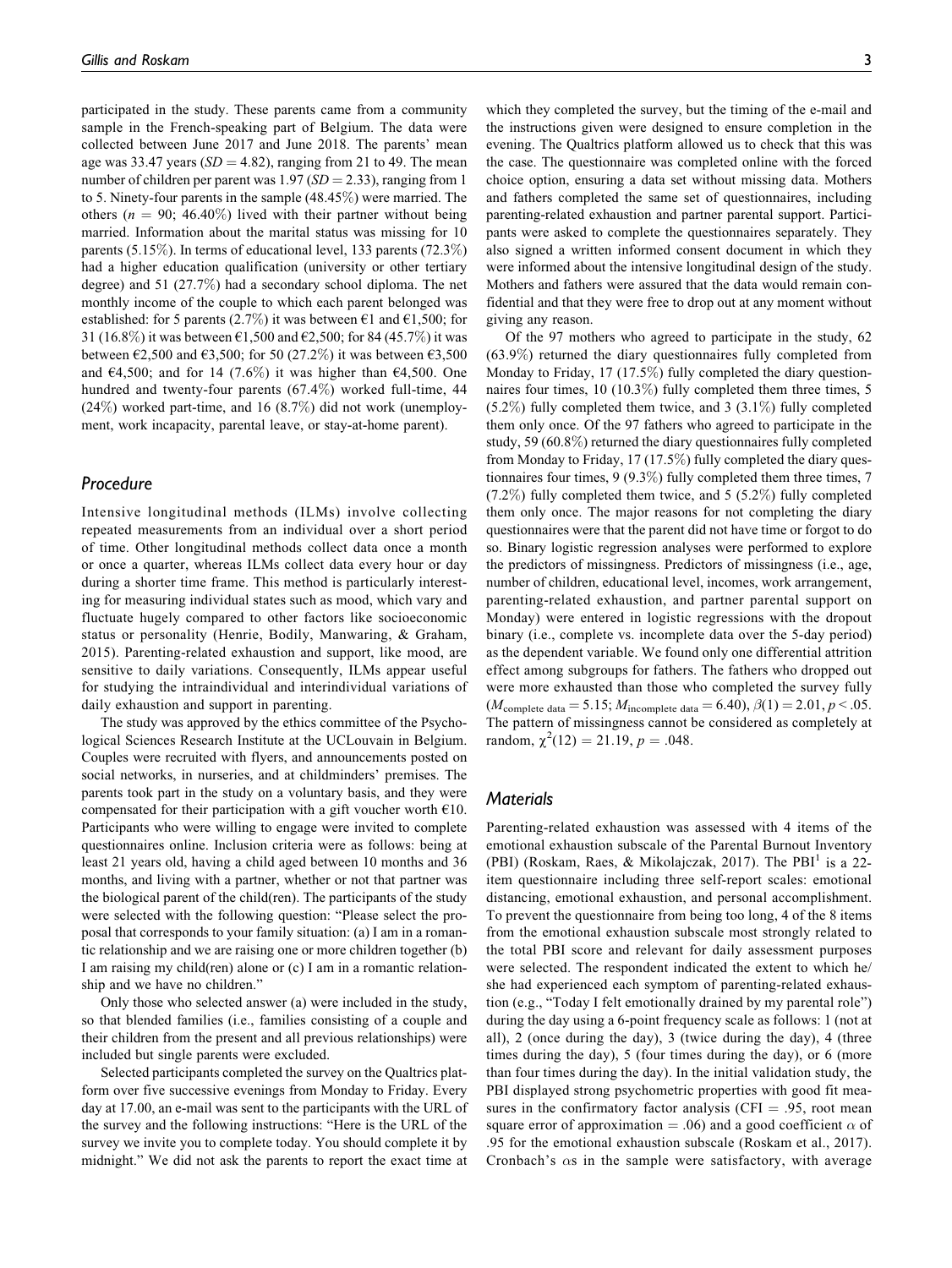values of .84 (range: .70–.90) for fathers and .89 (range: .84–.95) for mothers on the between-person level.

Partner parental support was assessed with 6 items of the Partner Parental Support Questionnaire (PPSQ) (Gillis & Roskam, 2019). The two versions of the PPSQ were used: the perceived support (i.e., the support that the parent perceives from her or his partner) and the given support (i.e., the support that the partner reports giving to the parent) versions. Thus, the PPSQ is sensitive to the fact that one partner in the parental couple may give a lot of support but the other may not perceive it, and conversely that one partner may feel that he or she has received sufficient support even if the other partner has not given much support. The PPSQ is a 15-item questionnaire consisting of three 5-item scales: emotional support ("My partner comforts me as a parent" or "I comfort my partner as a mother/father"), concrete support ("My partner helps me solve the problems I encounter with our child" or "I help my partner to solve the problems she/he encounters with our child"), and role approval ("My partner says positive things about my way of being a parent" or "I say positive things to my partner about her/his way of being a parent"). On each day, the respondent indicated the extent to which he/she had supported her or his spouse during the day (i.e., given support) (e.g., "Today I comforted my partner as a parent") and the extent to which her or his spouse had supported him/her during the day (i.e., perceived support) (e.g., "Today my partner comforted me as a parent") using a 6-point frequency scale as follows: 1 (at no time during the day), 2 (once during the day), 3 (twice during the day), 4 (three times during the day), 5 (four times during the day), or 6 (more than four times during the day). To prevent the questionnaire from being too long, the 6 items most strongly related to the total score for PPSQ perceived and given support versions and relevant for daily assessment were selected (Gillis & Roskam, 2019). In the initial validation study, the PPSQ displayed strong psychometric properties, with good fit measures in the confirmatory factor analysis (CFI  $= .95$  and standardized root mean square residual [SRMR]  $= .04$  for the perceived support version; CFI  $=$ .91 and SRMR  $=$  .06 for the given support version) and good coefficients  $\alpha$  of .96 for the perceived support version and .95 for the given support version (Gillis & Roskam, 2019). For the perceived support version, Cronbach's  $\alpha$ s in the sample were on average .86 (range: .79–.95) for fathers and .90 (range: .83–.93) for mothers on the between-person level. For the given support version, Cronbach's  $\alpha$ s in the sample were on average .88 (range: .82–.93) for fathers and .91 (range: .84–.95) for mothers on the betweenperson level.

## Analysis Strategy

Prior to analyzing change in parenting-related exhaustion and partner parental support, several preliminary analyses were conducted. First, descriptive statistics were calculated concerning parentingrelated exhaustion, perceived partner parental support, and given partner parental support. Second, three sets of Pearson correlation coefficients and the corresponding confidence intervals were calculated to (1) examine the stability of parenting-related exhaustion and partner parental support over time among mothers and fathers separately; (2) examine the bivariate associations between the three constructs (i.e., parenting-related exhaustion, the parents' perceived parental support from their partner, and the parental support the partner reported giving to the parent) among mothers and fathers separately; and (3) test the association between parenting-related exhaustion and perceived and given partner parental support between mothers and fathers.

The main analyses examined the association between parentingrelated exhaustion and partner parental support over 5 consecutive days. These analyses were conducted using a multilevel modeling (MLM) framework with Hierarchical Linear Modeling (HLM) 7 software (Raudenbush, Bryk, Cheong, Congdon, & Toit, 2011). Our model included three levels of analysis: a couple level (level 3), an interindividual level (level 2), and an intraindividual level (level 1), with parenting-related exhaustion slope as the outcome. Because attrition is common in longitudinal design, MLM estimates are based on all the available data at level 1 but without imputing data (McCartney, Bub, & Burchinal, 2006). HLM uses maximum likelihood estimation, which does not require the assumption of missingness completely at random (Little, 1988). This method was chosen because it allowed parents to be included who did not participate at each measurement point in the study.

MLM allows both time-varying and time-invariant predictors to be included in the models. As a result, we were able to predict changes in parenting-related exhaustion over the 5 days from changes in the partner's exhaustion, changes in perceived partner parental support, and changes in given partner parental support over the 5 days. We were also able to predict changes in parentingrelated exhaustion over the 5 days from time-invariant predictors (e.g., gender, number of children). The time-varying predictors were added to the level 1 equation and the time-invariant predictors to the level 2 and level 3 equations.

One recommended method for taking full account of the pure effect of change in time-varying predictors at level 1 (e.g., the extent to which a parent's exhaustion is related to or predicted by a change in her or his partner's exhaustion) is to compute the average level of each time-varying predictor (i.e., over the 5 days in the current study) and to enter it at level 2. In this way, the interindividual variations of the time-varying predictors are controlled for (at level 2), and the results at level 1 can be interpreted as the pure effect of change (intraindividual variations) (Hoffman & Stawski, 2009). At level 1, the time-varying predictors were withinperson-centered and were constrained to have fixed effects (Raudenbush & Bryk, 2002). Their average levels over the 5 days were calculated and added as time-invariant predictors of the slope coefficient at level 2. Note that the average levels of partner's exhaustion and parental support at level 2 were computed with the MEAN function in SPSS 23 (IBM Corp., 2015), which returns the arithmetic mean of its arguments that have valid, nonmissing values, allowing us to work on all available data. Information at both levels 2 and 3 was thus completed for all the participants in our sample.

As well as the conditional model, the unconditional model where time is the only predictor was also computed in order to estimate the pseudo  $R^2$ , the analog of the  $R^2$  change in Ordinary Least Squares (OLS) regression, allowing us to calculate the proportion of explained variance in the random effect by the predictors entered in the conditional model (Kwok et al., 2008). Pseudo  $R<sup>2</sup>$  provides an easy to use and understandable measure of effect size that was computed based on the following equations for  $\tau_{00}$ and  $\tau_{11}$ , respectively: Pseudo  $R_{\tau_{00}}^2 = \frac{\tau_{00 \text{ Unconditional}} - \tau_{00 \text{ Conditional}}}{\tau_{00 \text{ Unconditional}}}$  and Pseudo  $R_{\tau_{11}}^2 = \frac{\tau_{11}$  Unconditional  $-\tau_{11}$  Conditional, where  $\tau_{00}$  Unconditional and  $\tau_{11\_Unconditional}$  are the variances of the random effects for the model without the predictors;  $\tau_{00\_Conditional}$  and  $\tau_{11\_Conditional}$  are the variances of the random effects for the model with the predictors.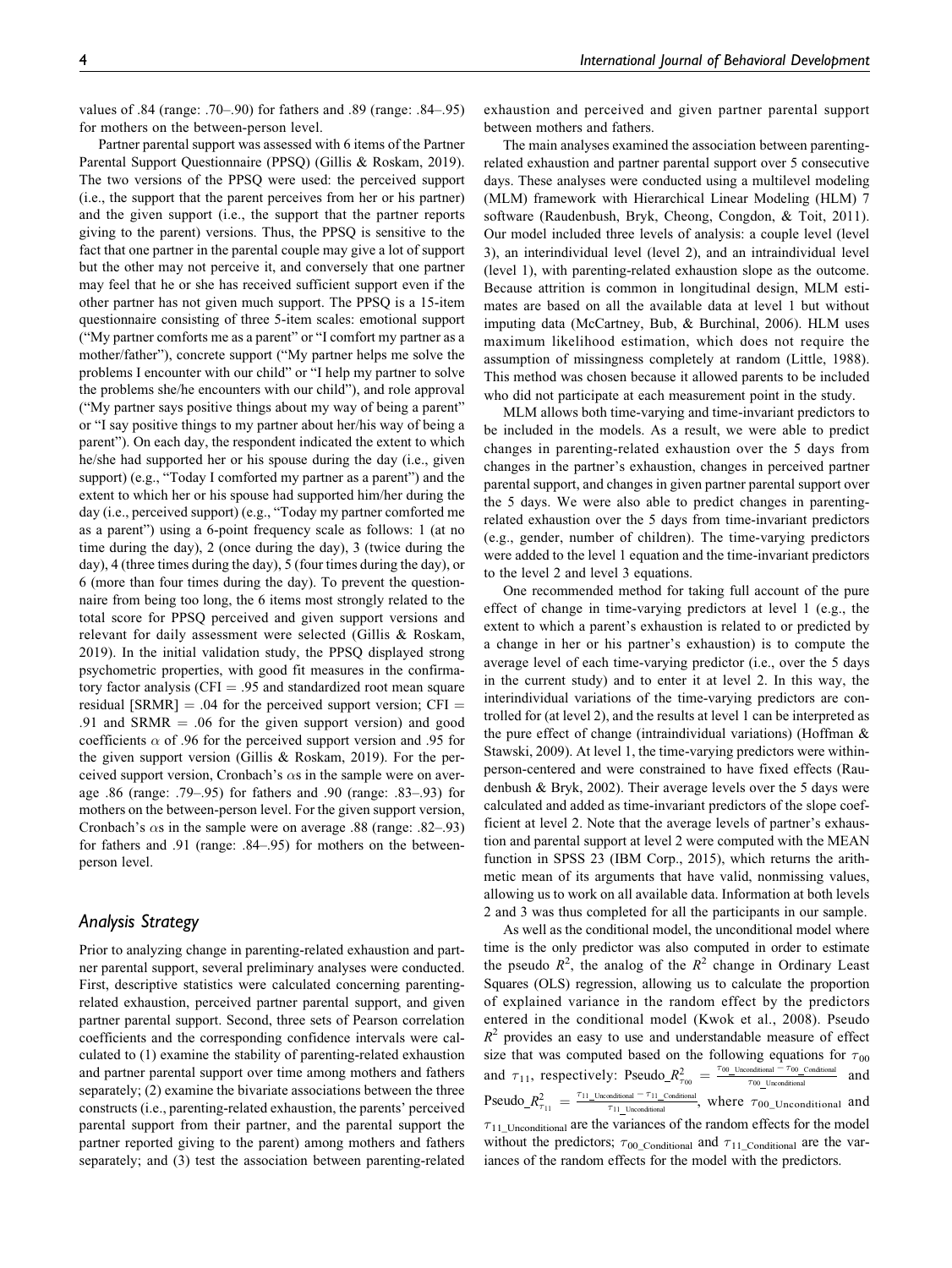#### Table 1. Descriptive statistics.

|                                          |       | Mothers $(n = 62)$ |                | Fathers ( $n = 59$ ) |      |                |
|------------------------------------------|-------|--------------------|----------------|----------------------|------|----------------|
| Variables                                | M     | SD                 | Range          | M                    | SD   | Range          |
| Parenting exhaustion at T1               | 6.00  | 2.67               | $4.00 - 16.00$ | 5.15                 | 2.77 | $4.00 - 18.00$ |
| Parenting exhaustion at T2               | 5.71  | 2.40               | $4.00 - 15.00$ | 4.72                 | 1.51 | $4.00 - 14.00$ |
| Parenting exhaustion at T3               | 5.87  | 3.09               | 4.00-20.00     | 4.98                 | 2.44 | $4.00 - 18.00$ |
| Parenting exhaustion at T4               | 5.56  | 2.70               | 4.00-20.00     | 4.94                 | 1.78 | $4.00 - 12.00$ |
| Parenting exhaustion at T5               | 6.85  | 4.44               | 4.00-24.00     | 5.22                 | 3.02 | 4.00-24.00     |
| Perceived partner parental support at TI | 12.51 | 5.73               | $6.00 - 32.00$ | 10.61                | 4.66 | $6.00 - 26.00$ |
| Perceived partner parental support at T2 | 10.40 | 5.53               | $6.00 - 36.00$ | 9.67                 | 5.53 | $6.00 - 36.00$ |
| Perceived partner parental support at T3 | 9.85  | 5.83               | $6.00 - 36.00$ | 9.05                 | 3.92 | $6.00 - 28.00$ |
| Perceived partner parental support at T4 | 9.11  | 4.77               | $6.00 - 36.00$ | 8.74                 | 4.04 | $6.00 - 29.00$ |
| Perceived partner parental support at T5 | 9.96  | 6.08               | $6.00 - 36.00$ | 9.74                 | 5.57 | 6.00-35.00     |
| Given partner parental support at TI     | 10.81 | 5.03               | $6.00 - 31.00$ | 10.25                | 4.62 | $6.00 - 34.00$ |
| Given partner parental support at T2     | 10.03 | 6.03               | $6.00 - 36.00$ | 9.01                 | 3.46 | $6.00 - 20.00$ |
| Given partner parental support at T3     | 9.59  | 6.11               | $6.00 - 36.00$ | 8.93                 | 3.17 | $6.00 - 19.00$ |
| Given partner parental support at T4     | 8.90  | 4.78               | $6.00 - 36.00$ | 8.67                 | 4.43 | $6.00 - 32.00$ |
| Given partner parental support at T5     | 10.04 | 6.65               | $6.00 - 36.00$ | 9.20                 | 4.83 | 6.00-36.00     |

In order to ensure comparability between the variables entered in the model and the readability of the MLM coefficients, proportion of maximum score (POM) was applied (Little, 2013). This method consists of dividing individuals' scores on each day by the maximum score. Given the widely different distributions of the variables (see Table 1), we used the observed maximum score rather than the total possible maximum score as the denominator (Velásquez, 2010). For example, parental exhaustion at time  $1$  (i.e., Monday) had an observed maximum score of 18 for fathers. Fathers' Monday exhaustion scores were divided by 18 and, finally, multiplied by 100 for interpretability so that all POM scores had the same range (0–100). MLM coefficients could then be understood as follows: "when a predictor increases by  $1\%$ , the dependent variable increases by  $X\%$ ."

#### **Results**

#### Preliminary Analyses

The mean, standard deviation, and range for all variables are presented in Table 1.

Table 2 displays the correlation coefficients for the stability over time of the repeated measures for mothers and fathers separately over the 5 days. As expected, the stability of the constructs was mainly higher between consecutive days and lower between more distal ones.

The average levels of mothers' and fathers' exhaustion over the 5 days were positively associated with the average levels of perceived partner support ( $r = .36$  and  $r = .29$ , respectively). The correlation coefficients examining the daily associations between the three constructs, namely parenting-related exhaustion, perceived partner parental support (i.e., support perceived by the parent), and given partner parental support (i.e., support the partner reported giving to the parent), are presented in Table 3 separately for mothers and fathers.

A last set of correlations was computed to examine the bivariate associations between the mothers' and fathers' scores in the main constructs. Mothers' and fathers' mean levels of parenting-related exhaustion over the 5 days were positively associated ( $r = .36$ ). The mean levels of perceived support reported by mothers and fathers over the 5 days were also positively associated  $(r = .29)$ , as were the mean levels of support that mothers and fathers reported giving to their partner over the 5 days ( $r = .36$ ). Interestingly, from a crossinformant perspective, the level of support that the mothers perceived from their partner (i.e., the father) was positively associated with the level of support that the partners (i.e., the fathers) reported giving to the mothers ( $r = .36$ ), and the level of support that the fathers perceived from their partner (i.e., the mothers) was also positively associated with the level of support that the partners (i.e., the mothers) reported giving to the fathers ( $r = .34$ ). These two last correlations suggest that the two informants agree to some extent about the level of support which is provided, but at the same time, they leave room for discrepancies in the way that the level of support is evaluated. One partner in the parental couple may give a lot of support that the other does not fully perceive, or conversely may feel that he or she has received enough support even if the other partner has given little support.

#### Main Analysis

Table 4 depicts the results of the unconditional model where time is the only predictor. Negative slope (i.e., association with linear time) shows that parent's exhaustion decreased by .65 units (i.e., .65%) per day. Table 4 also depicts the conditional models of parentingrelated exhaustion as a dependent variable, with partner's exhaustion, perceived (i.e., the support that the parent perceives from her or his partner) and given support (i.e., the support that the partner reports giving to the parent) as independent variables. The results at level 1 indicated that changes in the partner's exhaustion, as well as in perceived partner parental support and in given partner parental support, were related to changes in the parent's parenting-related exhaustion (i.e., the strength of the linear association between time and exhaustion). For every unit (i.e., percentage) increase in the partner's exhaustion over a day, there was an increase of .21 units in the parent's exhaustion within the same day. For every unit (i.e., percentage) increase in perceived partner parental support over a day, there was an increase of .18 units in parenting-related exhaustion within the same day, and for every unit (i.e., percentage) increase in given partner parental support over a day, there was an increase of .15 units in parenting-related exhaustion within the same day. In other words, day by day, the more the parent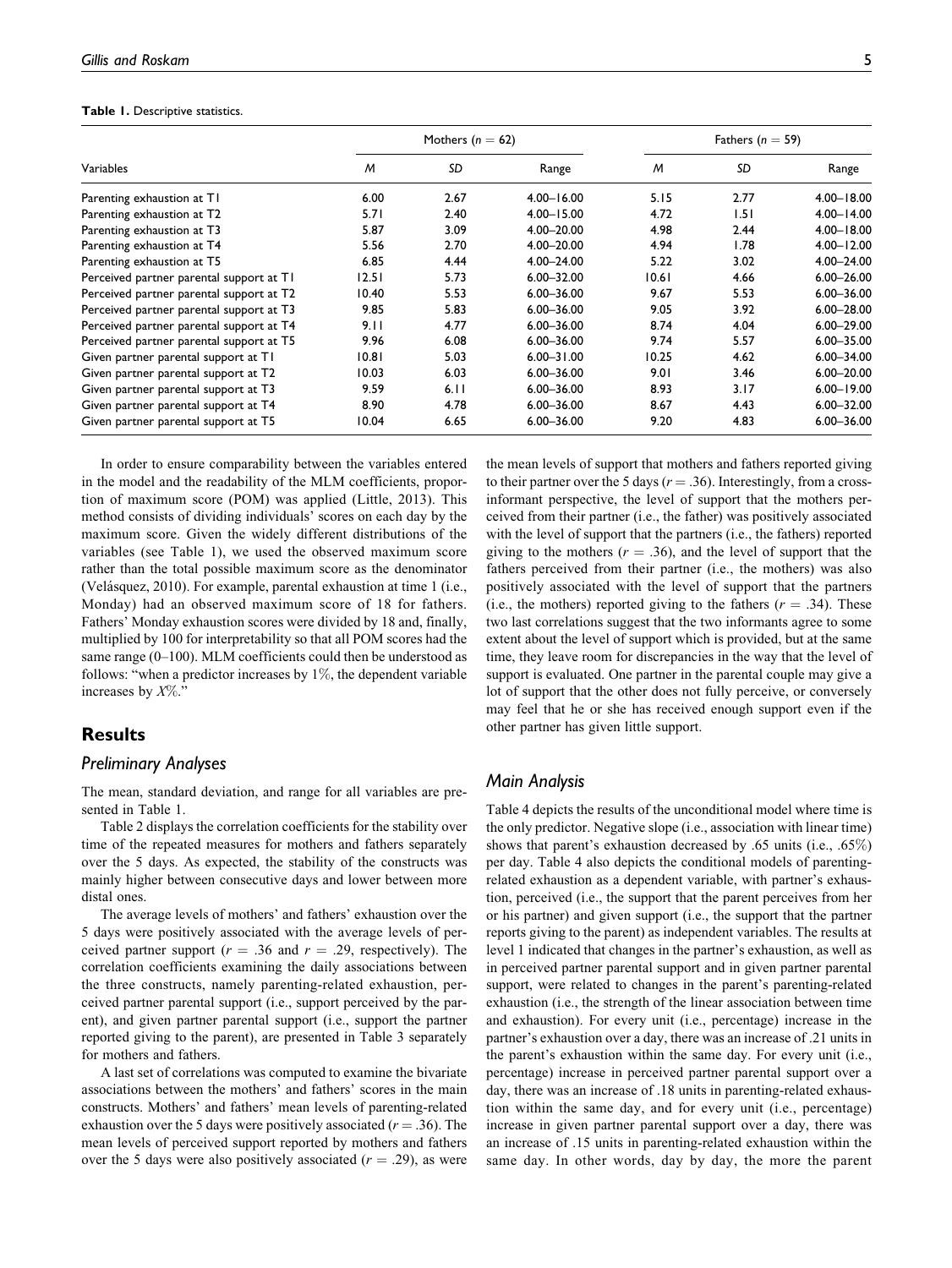|                         |                                                                                            | Parenting exhaustion $(n = 121)$ |                                                                            |                          |                                                                                           | Perceived partner parental support (n = 121) |                                       |                                                                            |                                                                               |                         |                                                       | Given partner parental support (n = 121) |                                                                                                                                                                                                                                |                         |
|-------------------------|--------------------------------------------------------------------------------------------|----------------------------------|----------------------------------------------------------------------------|--------------------------|-------------------------------------------------------------------------------------------|----------------------------------------------|---------------------------------------|----------------------------------------------------------------------------|-------------------------------------------------------------------------------|-------------------------|-------------------------------------------------------|------------------------------------------|--------------------------------------------------------------------------------------------------------------------------------------------------------------------------------------------------------------------------------|-------------------------|
|                         |                                                                                            |                                  |                                                                            |                          |                                                                                           |                                              | բ                                     | 74                                                                         |                                                                               |                         |                                                       |                                          |                                                                                                                                                                                                                                |                         |
|                         |                                                                                            |                                  |                                                                            | $30*$                    |                                                                                           | ,66*                                         | 53*                                   | ≸<br>-<br>0                                                                | $48^{**}$                                                                     |                         | $.62**$                                               | \$0°.                                    | 53**                                                                                                                                                                                                                           | 45*                     |
|                         | $(-0.01 to .41)$                                                                           |                                  | $(02 \text{ to } 46)$ $(-08 \text{ to } 39)$                               | $(06 \text{ to } 53)$    |                                                                                           | (.51 to .82)                                 |                                       | $(0.36 \text{ to } .73)$ $(0.33 \text{ to } .74)$ $(0.28 \text{ to } .73)$ |                                                                               |                         | $(45 \text{ to } .79)$                                | (44 to .79)                              | $(35 \text{ to } 76)$                                                                                                                                                                                                          | $(25 \text{ to } 71)$   |
| ≸<br>-?                 |                                                                                            | Ŝ                                |                                                                            | 5                        | $52**$                                                                                    |                                              | $\frac{*}{8}$                         | $.68*$                                                                     | 60 <sup>¥</sup>                                                               | 53**                    |                                                       | ្ត្រ<br>88                               | $\frac{1}{8}$                                                                                                                                                                                                                  | ,69*                    |
| $(.33 \text{ to } .71)$ |                                                                                            |                                  | $(-.12 \text{ to } .31)$ $(-.11 \text{ to } .36)$ $(-.18 \text{ to } .33)$ |                          | $(.34 \text{ to } .70)$                                                                   |                                              |                                       | $(169 \text{ to } 0.95)$ (53 to 89) $(44 \text{ to } 87)$                  |                                                                               | $(.36 \text{ to } .73)$ |                                                       | $(79 \text{ to } .99)$                   | (21 to .99)                                                                                                                                                                                                                    | $(.55 \text{ to } .95)$ |
| $\frac{*}{2}$           | $23*$                                                                                      |                                  | $\frac{1}{4}$                                                              | $36**$                   | $\overline{c}$                                                                            | <b>79**</b>                                  | $\begin{array}{c} \hline \end{array}$ | 78**                                                                       | ₹7∛                                                                           | 55**                    | $\frac{1}{2}$                                         | $\begin{array}{c} \hline \end{array}$    | $3**$                                                                                                                                                                                                                          | $73**$                  |
| (09 to .51)             | (01 to 43)                                                                                 |                                  | $(20 \text{ to } .63)$                                                     | $(.13 \text{ to } .57)$  | $(.33 \text{ to } .69)$                                                                   | $(66 \text{ to } 93)$                        |                                       |                                                                            | $(0.66 \text{ to } 0.96)$ $(0.52 \text{ to } 0.92)$ $(0.37 \text{ to } 0.76)$ |                         | $(.54 \text{ to } .85)$                               |                                          | $(0.015, 0.015, 0.015, 0.000, 0.000, 0.000, 0.000, 0.000, 0.000, 0.000, 0.000, 0.000, 0.000, 0.000, 0.000, 0.000, 0.000, 0.000, 0.000, 0.000, 0.000, 0.000, 0.000, 0.000, 0.000, 0.000, 0.000, 0.000, 0.000, 0.000, 0.000, 0.$ | (50.016)                |
|                         |                                                                                            | $27*$                            |                                                                            | $\frac{1}{4}$            | $\tilde{c}$                                                                               | $32**$                                       | $47*$                                 | $\bigg $                                                                   | $65***$                                                                       | $24*$                   | ≹<br>?7                                               | $63**$                                   | $\overline{\phantom{a}}$                                                                                                                                                                                                       | $.66**$                 |
|                         | $(-.01 \text{ to } .51)$ $(-.21 \text{ to } .41)$                                          | $(04 \text{ to } 48)$            |                                                                            | $(.16 \text{ to } .55)$  | $(-.006 \text{ to } 44)$                                                                  | (09 to .57)                                  | $(26 \text{ to } 69)$                 |                                                                            | $(46 \text{ to } 86)$ $(01 \text{ to } 47)$                                   |                         | (14 to .56)                                           | (40 to 73)                               |                                                                                                                                                                                                                                | $(49 \text{ to } 88)$   |
| $\frac{6}{5}$           | å,                                                                                         |                                  | ≸<br>!Ω                                                                    | $\overline{\phantom{a}}$ | S.                                                                                        | $.24*$                                       | $29*$                                 | $27*$                                                                      | $\overline{\phantom{a}}$                                                      | š,                      | $24*$                                                 | $26*$                                    | ≌                                                                                                                                                                                                                              | $\bigg $                |
|                         | $(-21 \text{ to } 36)$ $(-23 \text{ to } 39)$ $(-20 \text{ to } 26)$ $(28 \text{ to } 71)$ |                                  |                                                                            |                          | $(-04 \text{ to } 45)$ $(004 \text{ to } 52)$ $(05 \text{ to } 55)$ $(02 \text{ to } 53)$ |                                              |                                       |                                                                            |                                                                               |                         | $(0.55)$ (0.5.01 co.50) (0.5.01 co.50) (0.5.01 co.50) |                                          |                                                                                                                                                                                                                                |                         |

Note. Coefficients above the diagonal are for mothers; coefficients below the diagonal are for fathers; 95% confidence intervals are in parentheses.  $*_{p}$  < .05.  $*_{p}$  < .01.  $b > 0.5$ ,  $44b < 0.01$ 

6 International Journal of Behavioral Development

perceived the receipt of support from the partner and the more the partner reported giving him/her more support, the more the parent reported exhaustion.

The results for the level 2 predictors showed that the average level of perceived partner parental support was related to changes in parenting-related exhaustion. In other words, the more one parent perceived the receipt of parental support from the other parent, the greater the exhaustion he/she reported. No significant effect was found for the other parent's average level of exhaustion and the average level of given partner parental support. Moreover, no gender effect was observed, meaning that intraindividual change in parenting-related exhaustion did not differ between mothers and fathers. Finally, the results for the level 3 predictors showed no significant effect of the number of children.

Pseudo  $R^2$  for  $\tau_{00}$  indicated that the predictors introduced in the conditional model explained 73 % of the variations in the parentingrelated exhaustion score across the 97 parents at the first time point (i.e., on Monday). Pseudo  $R^2$  for  $\tau_{11}$  also indicated that the predictors introduced in the conditional model explained 58% of the variations in the daily changes in parenting-related exhaustion score across the parents.

## **Discussion**

The current study served a dual purpose: to highlight the overlooked and recent concept of parenting-related exhaustion and to propose a specific methodology using an ILM. We wanted to study the concurrent variations of the parent's exhaustion with the partner's exhaustion, perceived and given support. In other words, we wanted to know if day by day, the level of the parent's exhaustion is related to the level of her or his partner's exhaustion and support. The results shed light on the fact that mothers and fathers work as a team rather than as independent individuals. They revealed day-today (i.e., within days) variations as well as day-to-day (i.e., within days) regulation occurring in parental couples.

## Dyadic Day-to-Day Variations

With regard to the dyadic variations in parenting-related exhaustion, we accumulated several pieces of evidence. First, in line with the expectations arising from the literature review, at an intraindividual level, concurrent variations between the two parents were found. On the days when one parent felt more exhausted, the other parent's exhaustion also increased. Since the parents tend to follow the same developmental trajectory, our findings provide evidence that there is daily tuning between the mother and the father. The way that the two partners covary is in line with previous research reporting a positive association between fathers' and mothers' depressive symptoms (Gillis, Gabriel, Galdiolo & Roskam, 2019). Other authors have shed light on the fact that couples experience similar levels of parenting stress (Seah & Morawska, 2016).

However, at an interindividual level, change in a parent's exhaustion over 5 consecutive days was not related to the average level of the other parent's exhaustion. This result confirms the importance of the daily tuning between the mother and the father. Hence, it emphasizes that what explains intraindividual change in a parent's exhaustion is not whether the other parent is on average more or less exhausted (compared to other parents in the sample), but the day-by-day variations that he/she displays around her or his own mean level of exhaustion. On a daily basis, when a parent has a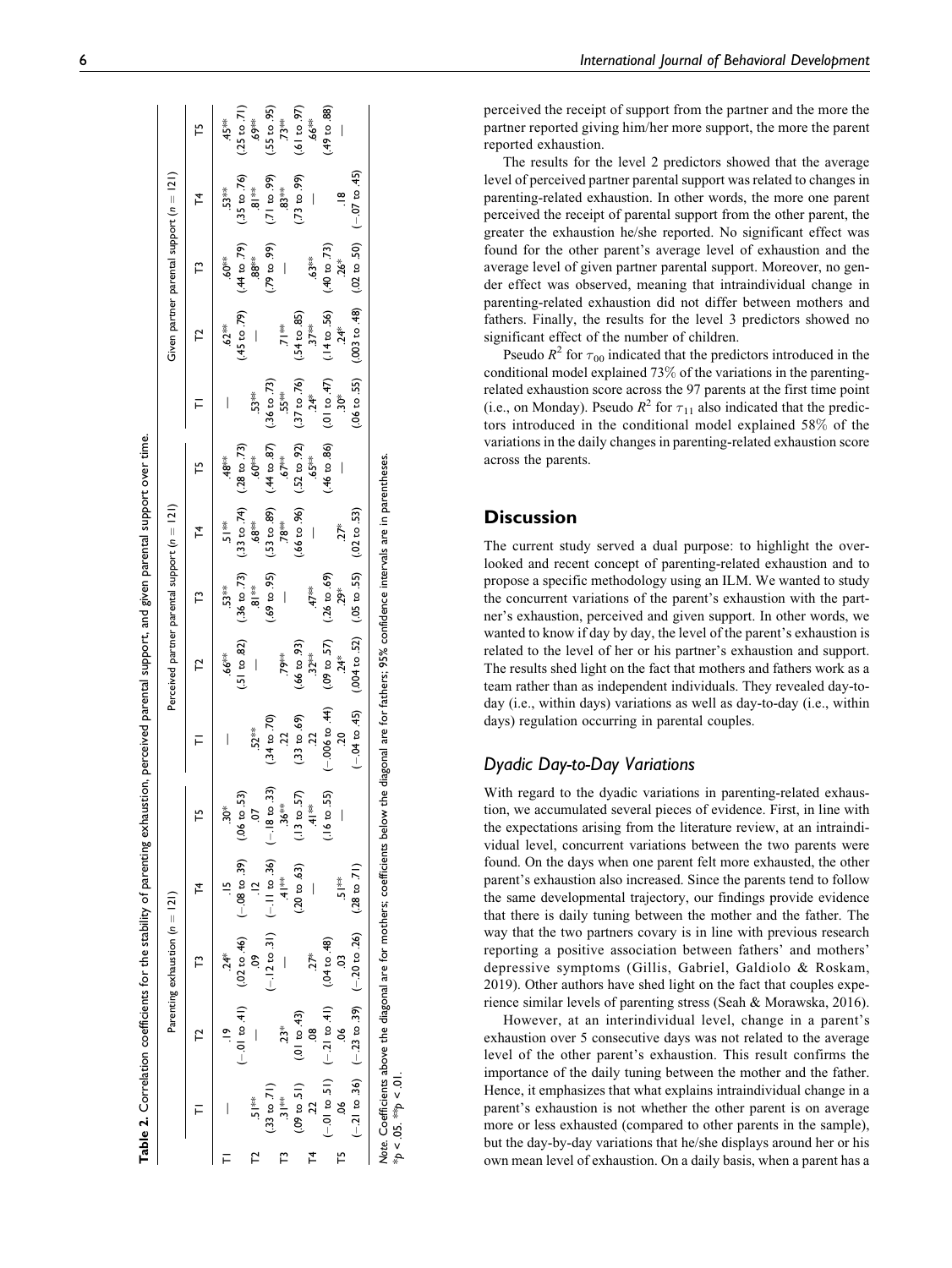| exhaustion T3<br>$(-.18 \text{ to } .28)$<br>.04<br>$(-.36 \text{ to } .16)$<br>$(-.26 \text{ to } .17)$<br>$(-.28 \text{ to } .19)$<br>$(-.17 \text{ to } .27)$<br>$(-.16 \text{ to } .27)$<br>$-03$<br>( $-27$ to $.21$ )<br>$(-30 \text{ to } .13)$<br>$(-21$ to $.22)$<br>Parenting<br>$-5$<br>$-0.09$<br>$-0.8$<br>$-0.4$<br>$-09$<br>$-004$<br>8.<br>5p<br>exhaustion T2<br>$(-.14 \text{ to } .28)$<br>$(-.18 \text{ to } 24)$<br>$(-.21$ to $.20)$<br>$(-.02 \text{ to } .43)$<br>$(12$<br>(-.09 to .27)<br>$(-.24 \text{ to } .15)$<br>$(-.22$ to $.22)$<br>$(-.12 \text{ to } .28)$<br>(0.500, 0.1)<br>Parenting<br>$-006$<br>$30**$<br>$-06$<br>CO.<br>$\overline{c}$<br>$\overline{5}$<br>S.<br>$(-.28 \text{ to } .15)$<br>$(46. \text{ } 03 \text{)} - (-06. \text{ } 03. \text{)}$<br>$(-.04 \text{ to } .38)$<br>.08<br>.08<br>.01<br>(-.19 to .22)<br>-.12<br>$(-.32 \text{ to } .10)$<br>.02<br>$(-.19 \text{ to } .22)$<br>-.07<br>exhaustion T<br>$(-.29 \text{ to } .13)$<br>$(-27 \text{ to } 17)$<br>$(-.23 \text{ to } .22)$<br>Parenting<br>$-0.002$<br>$-0.5$<br>$-0$<br>exhaustion T5<br>$(-.25 \text{ to } .22)$<br>03<br>$(-.21 \text{ to } .27)$<br>.08<br>$(-.16 \text{ to } .33)$<br>$(-.37 \text{ to } .11)$<br>$(-.03 \text{ to } .41)$<br>$(0.07 \text{ to } .44)$<br>(14 to .58)<br>$(.42 \text{ to } .80)$<br>$(13 \text{ to } .61)$<br>$(03 \text{ to } 48)$<br>$25*$<br>Parenting<br>** 19.<br>$37**$<br>$.38**$<br>$-14$<br>$27*$<br>SC.<br>$\overline{0}$ .<br>exhaustion T4<br>$(-.21 \text{ to } .26)$<br>$(-.26 \text{ to } .20)$<br>$(13 - 34)$<br>(-.09 to .34)<br>$(-.11 \text{ to } .35)$<br>$(-.15 \text{ to } .34)$<br>$(-.32 \text{ to } .09)$<br>$(-.02 \text{ to } 41)$<br>.29 <sup>348</sup><br>$(.14 \text{ to } .54)$<br>(0.50, 0.70)<br>$(.23 \text{ to } .65)$<br>Parenting<br>**€€<br>$44**$<br>$-13$<br>S.<br>$-03$<br>$\overline{c}$<br>జ<br>$(-.09 \text{ to } .33)$<br>$(-.06 \text{ to } .37)$<br>$(-.25 \text{ to } .29)$<br>$(-.06 \text{ to } .35)$<br>(03 to .44)<br>$(17 \text{ to } 57)$<br>$(.06 \text{ to } .52)$<br>$(.02 \text{ to } .44)$<br>$(10 \text{ to } 51)$<br>$(-.15 \text{ to } .31)$<br>Parenting<br>exhaustion<br>$40^{**}$<br>$\ddot{5}$<br>$26*$<br>$24*$<br>$\frac{10}{10}$<br>$\frac{10}{10}$<br>exhaustion T <sub>2</sub><br>$(-.18 \text{ to } 24)$<br>$(-.10 to .31)$<br>$(-.20 \text{ to } .30)$<br>$(-.09$ to $.34)$<br>$(-.15 \text{ to } .33)$<br>$(-.18 \text{ to } .33)$<br>$(-.09 \text{ to } .32)$<br>$(-.23 \text{ to } .20)$<br>$(-.08 \text{ to } .33)$<br>$(-.16 \text{ to } 31)$<br>Parenting<br>80<br> <br>$\frac{5}{1}$<br>$\frac{1}{2}$<br>$\equiv$<br>S<br>$\equiv$<br>$(-.14 \text{ to } .33)$<br>$(-.11 to .36)$<br>$(-.20 \text{ to } .28)$<br>$(-.13 \text{ to } .27)$<br>$(-.16 \text{ to } .26)$<br>$(-.23 \text{ to } .21)$<br>$(-.02 \text{ to } .45)$<br>$(-.08 \text{ to } .32)$<br>$(-.10 \text{ to } .32)$<br>$(-.13 \text{ to } .31)$<br>exhaustion T<br>Parenting<br>$\frac{1}{2}$<br>$\overline{a}$<br>S.<br>$\frac{1}{2}$<br>$\frac{6}{1}$<br>$\frac{1}{2}$<br>g<br>S<br>Perceived support T4<br>Perceived support T2<br>Perceived support T3<br>Perceived support T5<br>Perceived support T<br>Given support T2<br>Given support T4<br>Given support T3<br>Given support T5<br>Given support TI | Fathers $(n = 59)$                                  |                                                                          |
|--------------------------------------------------------------------------------------------------------------------------------------------------------------------------------------------------------------------------------------------------------------------------------------------------------------------------------------------------------------------------------------------------------------------------------------------------------------------------------------------------------------------------------------------------------------------------------------------------------------------------------------------------------------------------------------------------------------------------------------------------------------------------------------------------------------------------------------------------------------------------------------------------------------------------------------------------------------------------------------------------------------------------------------------------------------------------------------------------------------------------------------------------------------------------------------------------------------------------------------------------------------------------------------------------------------------------------------------------------------------------------------------------------------------------------------------------------------------------------------------------------------------------------------------------------------------------------------------------------------------------------------------------------------------------------------------------------------------------------------------------------------------------------------------------------------------------------------------------------------------------------------------------------------------------------------------------------------------------------------------------------------------------------------------------------------------------------------------------------------------------------------------------------------------------------------------------------------------------------------------------------------------------------------------------------------------------------------------------------------------------------------------------------------------------------------------------------------------------------------------------------------------------------------------------------------------------------------------------------------------------------------------------------------------------------------------------------------------------------------------------------------------------------------------------------------------------------------------------------------------------------------------------------------------------------------------------------------------------------------------------------------------------------------------------------------------------------------------------------------------------------------------------------------------------------------------------------------------------------------------------------------------------------------------------------------------------------|-----------------------------------------------------|--------------------------------------------------------------------------|
|                                                                                                                                                                                                                                                                                                                                                                                                                                                                                                                                                                                                                                                                                                                                                                                                                                                                                                                                                                                                                                                                                                                                                                                                                                                                                                                                                                                                                                                                                                                                                                                                                                                                                                                                                                                                                                                                                                                                                                                                                                                                                                                                                                                                                                                                                                                                                                                                                                                                                                                                                                                                                                                                                                                                                                                                                                                                                                                                                                                                                                                                                                                                                                                                                                                                                                                                |                                                     | exhaustion T5<br>Parenting<br>exhaustion T4<br>Parenting                 |
|                                                                                                                                                                                                                                                                                                                                                                                                                                                                                                                                                                                                                                                                                                                                                                                                                                                                                                                                                                                                                                                                                                                                                                                                                                                                                                                                                                                                                                                                                                                                                                                                                                                                                                                                                                                                                                                                                                                                                                                                                                                                                                                                                                                                                                                                                                                                                                                                                                                                                                                                                                                                                                                                                                                                                                                                                                                                                                                                                                                                                                                                                                                                                                                                                                                                                                                                |                                                     | $\overline{c}$<br>5.                                                     |
|                                                                                                                                                                                                                                                                                                                                                                                                                                                                                                                                                                                                                                                                                                                                                                                                                                                                                                                                                                                                                                                                                                                                                                                                                                                                                                                                                                                                                                                                                                                                                                                                                                                                                                                                                                                                                                                                                                                                                                                                                                                                                                                                                                                                                                                                                                                                                                                                                                                                                                                                                                                                                                                                                                                                                                                                                                                                                                                                                                                                                                                                                                                                                                                                                                                                                                                                |                                                     | $(-22 \text{ to } .28)$<br>.01<br>$(-.16 \text{ to } .32)$<br>01         |
|                                                                                                                                                                                                                                                                                                                                                                                                                                                                                                                                                                                                                                                                                                                                                                                                                                                                                                                                                                                                                                                                                                                                                                                                                                                                                                                                                                                                                                                                                                                                                                                                                                                                                                                                                                                                                                                                                                                                                                                                                                                                                                                                                                                                                                                                                                                                                                                                                                                                                                                                                                                                                                                                                                                                                                                                                                                                                                                                                                                                                                                                                                                                                                                                                                                                                                                                |                                                     | $(-.22 \text{ to } .25)$<br>-.001<br>$(-.22 \text{ to } .23)$<br>-.01    |
|                                                                                                                                                                                                                                                                                                                                                                                                                                                                                                                                                                                                                                                                                                                                                                                                                                                                                                                                                                                                                                                                                                                                                                                                                                                                                                                                                                                                                                                                                                                                                                                                                                                                                                                                                                                                                                                                                                                                                                                                                                                                                                                                                                                                                                                                                                                                                                                                                                                                                                                                                                                                                                                                                                                                                                                                                                                                                                                                                                                                                                                                                                                                                                                                                                                                                                                                |                                                     |                                                                          |
|                                                                                                                                                                                                                                                                                                                                                                                                                                                                                                                                                                                                                                                                                                                                                                                                                                                                                                                                                                                                                                                                                                                                                                                                                                                                                                                                                                                                                                                                                                                                                                                                                                                                                                                                                                                                                                                                                                                                                                                                                                                                                                                                                                                                                                                                                                                                                                                                                                                                                                                                                                                                                                                                                                                                                                                                                                                                                                                                                                                                                                                                                                                                                                                                                                                                                                                                |                                                     | $(-.24 \text{ to } .23)$<br>$(-.24 \text{ to } .22)$<br>$21$             |
|                                                                                                                                                                                                                                                                                                                                                                                                                                                                                                                                                                                                                                                                                                                                                                                                                                                                                                                                                                                                                                                                                                                                                                                                                                                                                                                                                                                                                                                                                                                                                                                                                                                                                                                                                                                                                                                                                                                                                                                                                                                                                                                                                                                                                                                                                                                                                                                                                                                                                                                                                                                                                                                                                                                                                                                                                                                                                                                                                                                                                                                                                                                                                                                                                                                                                                                                |                                                     | $\overline{0}$ .                                                         |
|                                                                                                                                                                                                                                                                                                                                                                                                                                                                                                                                                                                                                                                                                                                                                                                                                                                                                                                                                                                                                                                                                                                                                                                                                                                                                                                                                                                                                                                                                                                                                                                                                                                                                                                                                                                                                                                                                                                                                                                                                                                                                                                                                                                                                                                                                                                                                                                                                                                                                                                                                                                                                                                                                                                                                                                                                                                                                                                                                                                                                                                                                                                                                                                                                                                                                                                                |                                                     | $(-.26 \text{ to } .23)$<br>$.51***$<br>$(-.01 \text{ to } .44)$<br>.27* |
|                                                                                                                                                                                                                                                                                                                                                                                                                                                                                                                                                                                                                                                                                                                                                                                                                                                                                                                                                                                                                                                                                                                                                                                                                                                                                                                                                                                                                                                                                                                                                                                                                                                                                                                                                                                                                                                                                                                                                                                                                                                                                                                                                                                                                                                                                                                                                                                                                                                                                                                                                                                                                                                                                                                                                                                                                                                                                                                                                                                                                                                                                                                                                                                                                                                                                                                                |                                                     |                                                                          |
|                                                                                                                                                                                                                                                                                                                                                                                                                                                                                                                                                                                                                                                                                                                                                                                                                                                                                                                                                                                                                                                                                                                                                                                                                                                                                                                                                                                                                                                                                                                                                                                                                                                                                                                                                                                                                                                                                                                                                                                                                                                                                                                                                                                                                                                                                                                                                                                                                                                                                                                                                                                                                                                                                                                                                                                                                                                                                                                                                                                                                                                                                                                                                                                                                                                                                                                                |                                                     | $(.30 \text{ to } .72)$<br>$(.02 \text{ to } .53)$                       |
|                                                                                                                                                                                                                                                                                                                                                                                                                                                                                                                                                                                                                                                                                                                                                                                                                                                                                                                                                                                                                                                                                                                                                                                                                                                                                                                                                                                                                                                                                                                                                                                                                                                                                                                                                                                                                                                                                                                                                                                                                                                                                                                                                                                                                                                                                                                                                                                                                                                                                                                                                                                                                                                                                                                                                                                                                                                                                                                                                                                                                                                                                                                                                                                                                                                                                                                                |                                                     | 8Ò<br>$\ddot{a}$                                                         |
|                                                                                                                                                                                                                                                                                                                                                                                                                                                                                                                                                                                                                                                                                                                                                                                                                                                                                                                                                                                                                                                                                                                                                                                                                                                                                                                                                                                                                                                                                                                                                                                                                                                                                                                                                                                                                                                                                                                                                                                                                                                                                                                                                                                                                                                                                                                                                                                                                                                                                                                                                                                                                                                                                                                                                                                                                                                                                                                                                                                                                                                                                                                                                                                                                                                                                                                                |                                                     | $(-.15 \text{ to } .31)$<br>$.02$                                        |
|                                                                                                                                                                                                                                                                                                                                                                                                                                                                                                                                                                                                                                                                                                                                                                                                                                                                                                                                                                                                                                                                                                                                                                                                                                                                                                                                                                                                                                                                                                                                                                                                                                                                                                                                                                                                                                                                                                                                                                                                                                                                                                                                                                                                                                                                                                                                                                                                                                                                                                                                                                                                                                                                                                                                                                                                                                                                                                                                                                                                                                                                                                                                                                                                                                                                                                                                |                                                     | $(-.18 \text{ to } 26)$<br>-0.1                                          |
|                                                                                                                                                                                                                                                                                                                                                                                                                                                                                                                                                                                                                                                                                                                                                                                                                                                                                                                                                                                                                                                                                                                                                                                                                                                                                                                                                                                                                                                                                                                                                                                                                                                                                                                                                                                                                                                                                                                                                                                                                                                                                                                                                                                                                                                                                                                                                                                                                                                                                                                                                                                                                                                                                                                                                                                                                                                                                                                                                                                                                                                                                                                                                                                                                                                                                                                                |                                                     | $(-20 \text{ to } 25)$<br>$(-.24 \text{ to } 21)$                        |
|                                                                                                                                                                                                                                                                                                                                                                                                                                                                                                                                                                                                                                                                                                                                                                                                                                                                                                                                                                                                                                                                                                                                                                                                                                                                                                                                                                                                                                                                                                                                                                                                                                                                                                                                                                                                                                                                                                                                                                                                                                                                                                                                                                                                                                                                                                                                                                                                                                                                                                                                                                                                                                                                                                                                                                                                                                                                                                                                                                                                                                                                                                                                                                                                                                                                                                                                |                                                     | $\frac{3}{2}$<br>Š                                                       |
|                                                                                                                                                                                                                                                                                                                                                                                                                                                                                                                                                                                                                                                                                                                                                                                                                                                                                                                                                                                                                                                                                                                                                                                                                                                                                                                                                                                                                                                                                                                                                                                                                                                                                                                                                                                                                                                                                                                                                                                                                                                                                                                                                                                                                                                                                                                                                                                                                                                                                                                                                                                                                                                                                                                                                                                                                                                                                                                                                                                                                                                                                                                                                                                                                                                                                                                                |                                                     | $(-.22 \text{ to } .23)$<br>$(-.18 \text{ to } .26)$                     |
|                                                                                                                                                                                                                                                                                                                                                                                                                                                                                                                                                                                                                                                                                                                                                                                                                                                                                                                                                                                                                                                                                                                                                                                                                                                                                                                                                                                                                                                                                                                                                                                                                                                                                                                                                                                                                                                                                                                                                                                                                                                                                                                                                                                                                                                                                                                                                                                                                                                                                                                                                                                                                                                                                                                                                                                                                                                                                                                                                                                                                                                                                                                                                                                                                                                                                                                                |                                                     | $\ddot{\circ}$<br>$\ddot{c}$                                             |
|                                                                                                                                                                                                                                                                                                                                                                                                                                                                                                                                                                                                                                                                                                                                                                                                                                                                                                                                                                                                                                                                                                                                                                                                                                                                                                                                                                                                                                                                                                                                                                                                                                                                                                                                                                                                                                                                                                                                                                                                                                                                                                                                                                                                                                                                                                                                                                                                                                                                                                                                                                                                                                                                                                                                                                                                                                                                                                                                                                                                                                                                                                                                                                                                                                                                                                                                |                                                     | $(-22$ to $.27)$<br>$(-.17$ to .29)<br>21                                |
|                                                                                                                                                                                                                                                                                                                                                                                                                                                                                                                                                                                                                                                                                                                                                                                                                                                                                                                                                                                                                                                                                                                                                                                                                                                                                                                                                                                                                                                                                                                                                                                                                                                                                                                                                                                                                                                                                                                                                                                                                                                                                                                                                                                                                                                                                                                                                                                                                                                                                                                                                                                                                                                                                                                                                                                                                                                                                                                                                                                                                                                                                                                                                                                                                                                                                                                                |                                                     | $48$ <sup>*</sup>                                                        |
|                                                                                                                                                                                                                                                                                                                                                                                                                                                                                                                                                                                                                                                                                                                                                                                                                                                                                                                                                                                                                                                                                                                                                                                                                                                                                                                                                                                                                                                                                                                                                                                                                                                                                                                                                                                                                                                                                                                                                                                                                                                                                                                                                                                                                                                                                                                                                                                                                                                                                                                                                                                                                                                                                                                                                                                                                                                                                                                                                                                                                                                                                                                                                                                                                                                                                                                                | $(-35 \text{ to } .16)$<br>$(-.18 \text{ to } .19)$ | $(25 \text{ to } .70)$<br>$(-0.47)$                                      |

Table 3. Pearson correlation coefficients examining bivariate associations between parenting exhaustion, the parents' perceived parental support from their partner, and the parental support the partner reported giving<br>to t Table 3. Pearson correlation coefficients examining bivariate associations between parenting exhaustion, the parents' perceived parental support from their partner, and the parental support the partner reported giving to the parent, among mothers and fathers separately.

7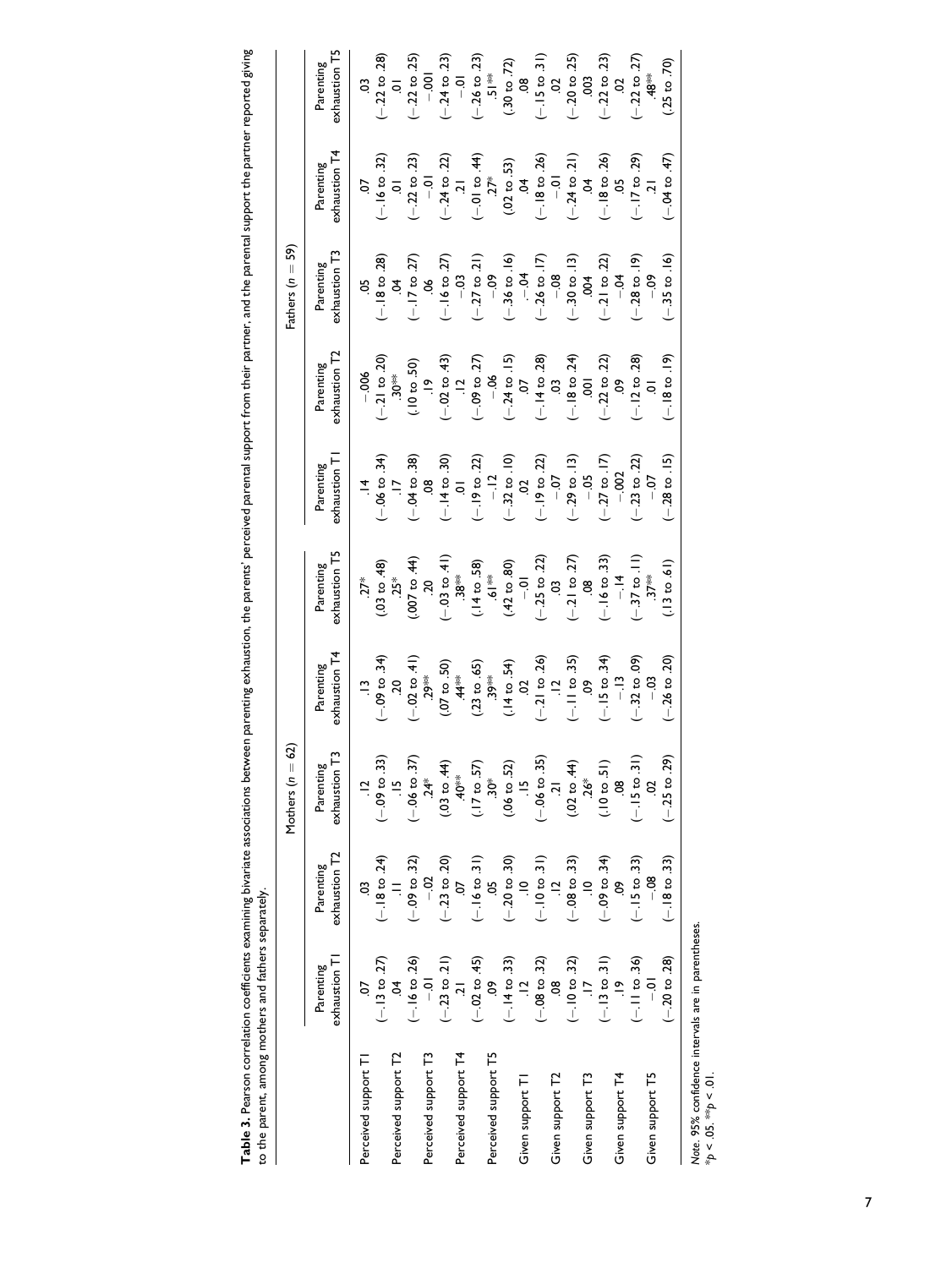|                                            |                      | Unconditional model ( $N = 194$ ) | Conditional model $(N = 194)$ |                  |
|--------------------------------------------|----------------------|-----------------------------------|-------------------------------|------------------|
|                                            | Estimate             | 95% CI                            | Estimate                      | 95% CI           |
| Fixed effects                              |                      |                                   |                               |                  |
| Intercept                                  | $23.03**$            | 20.23 to 25.83                    | $22.26**$                     | 19.74 to 24.78   |
| Time                                       | $-0.65$              | $-1.47$ to 0.17                   | $-0.65$                       | $-1.47$ to 0.17  |
| Level I                                    |                      |                                   |                               |                  |
| Partner's exhaustion (slope)               |                      |                                   | $0.21***$                     | 0.14 to 0.28     |
| Perceived partner parental support (slope) |                      |                                   | $0.17**$                      | 0.08 to 0.26     |
| Given partner parental support (slope)     |                      |                                   | $0.15*$                       | 0.04 to 0.26     |
| Level 2                                    |                      |                                   |                               |                  |
| Gender                                     |                      |                                   | 2.81                          | $-5.2$ to 10.82  |
| Partner's exhaustion (mean)                |                      |                                   | 0.02                          | $-0.17$ to 0.21  |
| Perceived partner parental support (mean)  |                      |                                   | $0.04*$                       | $0.00$ to $0.08$ |
| Given partner parental support (mean)      |                      |                                   | $-0.01$                       | $-0.03$ to 0.01  |
| Level 3                                    |                      |                                   |                               |                  |
| Number of children                         |                      |                                   | 0.35                          | $-0.02$ to 0.72  |
| Random effects (variance components)       |                      |                                   |                               |                  |
| $\tau_{00}$                                | 60.77                |                                   | 16.45                         |                  |
| $\tau_{01}$                                | 4.61                 |                                   | 1.92                          |                  |
| $\sigma^2$                                 | 54.42                |                                   | 46.47                         |                  |
| $u_{00}$                                   | 65.72                |                                   | 80.49                         |                  |
| $u_{10}$                                   |                      | 5.12                              |                               | 3.83             |
| Deviance                                   | 2,967.36<br>2,889.24 |                                   |                               |                  |

Table 4. Results of the HLM unconditional and conditional models of the partner's exhaustion, partner support, gender, and number of children predicting change in the parent's exhaustion.

Note.  $*_p$  < .05.  $*_p$  < .001.

higher level of exhaustion than usual, the other one must adapt quickly, manage daily life, and support her or his partner. Such requirements may lead to an increase in the other parent's exhaustion symptoms. Conversely, living with a partner who is on average more exhausted than other parents (which reflects her or his usual state) does not necessarily require high flexibility. As suggested in previous longitudinal studies (e.g., Deater-Deckard & Scarr, 1996; Hildingsson & Thomas, 2014), daily routines in the parental couple are at work that limit the dyadic contagion of exhaustion.

## Dyadic Day-to-Day Regulation

In line with the expectation set out at the end of the literature review, dyadic regulation whereby higher support was associated with higher exhaustion was found especially at an intraindividual level, and to some extent at an interindividual level. On the days when a parent perceived the receipt of higher parental support from the other parent and the other parent also reported having given him/her higher parental support, the parent reported higher exhaustion. Similarly, at an interindividual level, the more one parent perceived the receipt of higher parental support from the other parent, the more he/she reported exhaustion feelings. Taken together, the two analytic levels suggest a dyadic regulation whereby higher support from one parent tends to compensate for higher exhaustion in the other parent. Each parent seems to be attentive to the other's variations in exhaustion and tries to immediately restore the balance by providing emotional, instrumental, or role approval support. Rather than talking about a mother and a father, we should really talk about the parental team facing parental tasks and day-by-day challenges together.

However, at the interindividual level of analysis, we also found that change in parenting-related exhaustion was not related to the mean level of given partner parental support. This result may be considered paradoxical. However, it may illustrate the fact that, again, what is essential is the day-by-day variations in each partner's given support. The result suggests that there is a daily regulation within the couple and, every day, each partner adapts the amount of support he or she gives depending on the other partner's state of exhaustion. Consequently, giving a higher or lower average level of support (compared to the mean level that other parents in the sample give) does not relate to the intraindividual change in the other parent's exhaustion. What really explains daily increases in parenting-related exhaustion in one parent is the level of support that the other parent gives on that day.

The congruence found in particular at the intraindividual level in cross-informant ratings of partner parental support, that is, between a parent's perception of parental support (self-report) and what the other parent reported having given as parental support (partnerreport), provides good evidence of daily dyadic regulation. The results found for the relations between exhaustion and support cannot be attributed to shared method variance. Cross-informant ratings offer additional insight into dyadic regulation, since the correlations between perceived (self-report) and given support (partner-report) suggest that to some extent, the support that parents provide each other is adequate. What one parent reports having given to the other one is in fact perceived as emotional, instrumental, and role approval support by the other parent.

In sum, it was already established for both parenting stress and parental burnout that parents report lower stress if they receive/ perceive higher support from their partner. Thanks to the dyadic daily approach used in the current study, we were able to show that a day-by-day dyadic regulation occurred in parental couples. Higher exhaustion felt by one parent was associated with higher support from the partner. Such higher support was both perceived by the exhausted parent and reported by the support provider (i.e., the partner).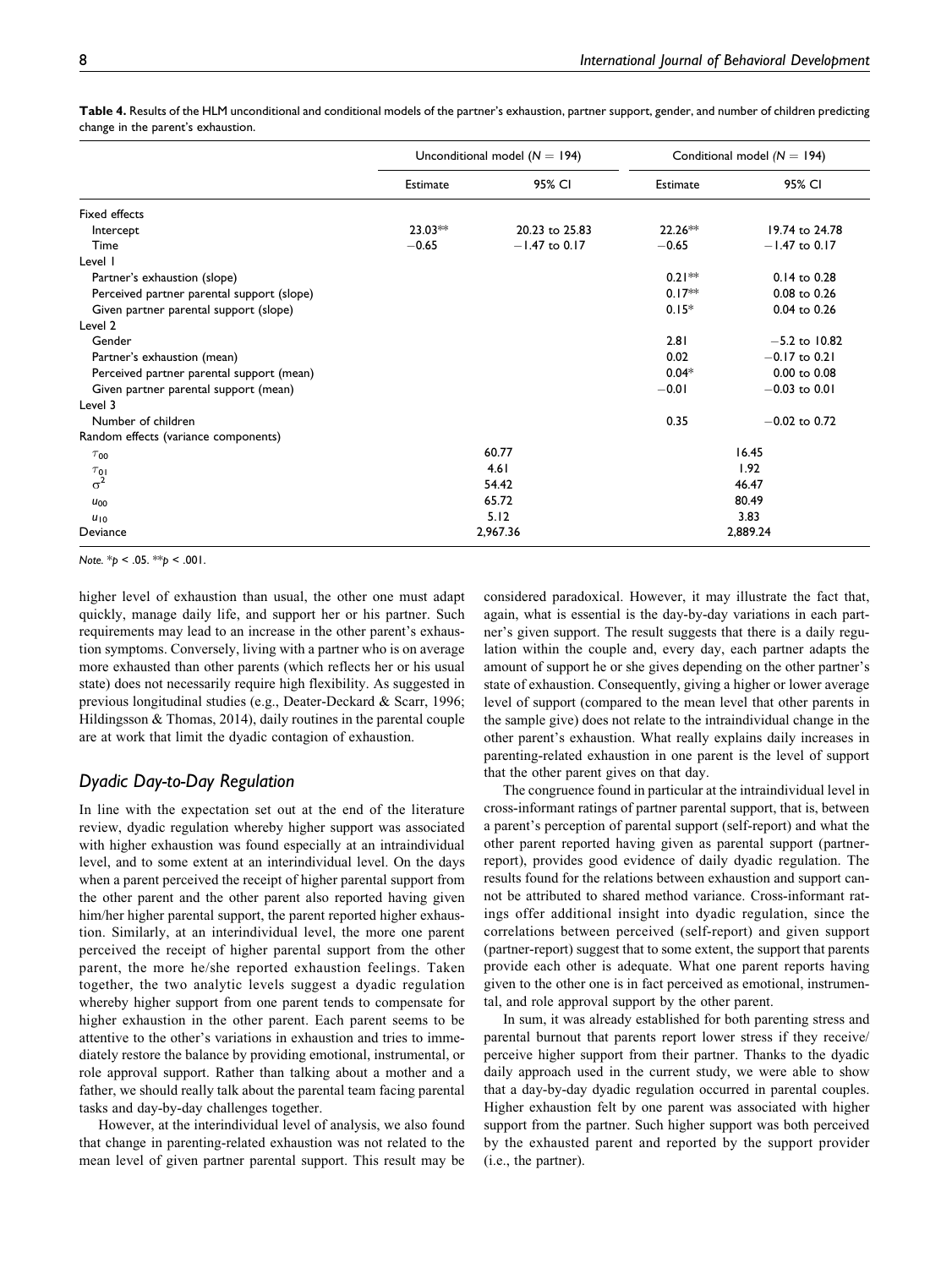#### Couple's Characteristics: Number of Children

Our results show no significant effect of the couple's characteristics (i.e., number of children) on the rate of change in parenting-related exhaustion. Change in parenting-related exhaustion was found to be the same regardless of the number of children. This result seems to be in contradiction with previous literature, in which significant differences between parents of a single child and parents of several children have been found. For example, previous studies have shown that primiparous parents (i.e., first-time parents) have higher levels of parenting stress than multiparous parents (i.e., those with more than one child) (Donate-Bartfield & Passman, 1985). This contradiction can be explained by the fact that the children in our study were aged between 10 months and 36 months. The parents had thus had plenty of time to adapt and make the necessary changes in response to the arrival of a new child. Most previous studies have focused on primiparous parents during the period of transition to parenthood until a few months after the child's birth. Consequently, it may be that after the adjustment period necessary for parents to cope with the arrival of a new child, the differences between primiparous and multiparous couples disappear.

#### Practical Implications

Our results have practical implications. Professional caregivers should pay particular attention to the bidirectional exchange of support between the parents and the interrelation of their parenting-related exhaustion. Fathers should also be a target for prevention and intervention for parenting-related exhaustion rather than focusing exclusively on the mother–child dyad. As pointed out in a previous study, fathers need to be supported and not just viewed as a source of support for mothers (Gillis, Gabriel, Galdiolo & Roskam, 2019). Early parenting interventions will need to normalize the ambiguity, frustration, and exhaustion experienced by fathers and to build on their motivation to be a good parent while they cope with the adjustment in their relationship with their partner (Seah & Morawska, 2016). The interrelation of parenting-related exhaustion between the two parents highlights the need for and value of therapy for couples for the treatment of exhaustion symptoms. As shown in a recent meta-analysis, couplebased interventions are as effective as individual-based treatments, but have a more significant positive effect on the quality of the relationship and the family life as a whole (Barbato & D'Avanzo, 2008).

#### Limitations and Recommendations for Future Studies

While interesting in many ways, this study is by no means definitive. Several limitations have to be recognized. First, the sample in the current study was homogenous. The majority of participants were Caucasian, with a high level of education and a high socioeconomic status. Homogeneity is a strength in the current study given its sample size, but it limits our ability to generalize the results. Furthermore, the participants in the study were from a community sample and, in addition, the fathers who dropped out were more exhausted than those who completed the survey fully. Consequently, the current data and results could be biased toward lower levels of exhaustion. Replicating the results in a clinical sample with severely exhausted parents would be interesting.

Also, although an ILM was used, the research design did not permit direct inferences of causation. We cannot be excluded that the same pattern would occur if the position of the variables was reversed. To test the causal direction between parenting-related exhaustion and partner parental support, another design in which support was manipulated to test its influence on subsequent exhaustion would be needed. It is also possible that the frequency of assessments triggered some measurement reactivity in behavioral self-reports. Moreover, the intensive procedure made it necessary to limit the number of items to be completed at each measurement occasion. The possibility cannot be excluded that the results might have been different if the questionnaires had been administered in their entirety. Another limitation of the study is the absence of data on time spent at work and time spent at home with children. Introducing the time spent variable as a control variable within the multilevel model would be interesting.

Finally, we tested the assumption that missing data were completely at random and found a p-value of .048, just below the threshold point. We also computed significance tests of missingness showing that it was only predicted by fathers' exhaustion. Based on these tests, we could neither fully assert that missing data were completely at random (if Missing Completely at Random (MCAR) was evident, missingness would be assumed not to matter for the analysis) nor that missingness could be well predicted from observed variables (it was only associated to one independent variable, i.e., fathers' exhaustion) and that multiple imputation would be appropriate. For these reasons, we used an estimation procedure in HLM that did not require missingness completely at random but allow the inclusion of parents who did not participate at each measurement point in the study. We trust it was a relevant way to handle missing data and to test our hypotheses. But we cannot exclude that the results would have been different with another analysis strategy.

#### Funding

The author(s) disclosed receipt of the following financial support for the research, authorship, and/or publication of this article: This work was supported by the Fonds Special de Recherche from UCLouvain in Belgium.

#### ORCID iD

Aurélie Gillis  $\blacksquare$  <https://orcid.org/0000-0002-0314-5251>

#### Note

1. Copyright © 1981 Christina Maslach and Susan E. Jackson. All rights reserved in all media. Published by Mind Garden, Inc., [www.mindgarden.com.](http://www.mindgarden.com)

#### **References**

- Barbato, A., & D'Avanzo, B. (2008). Efficacy of couple therapy as a treatment for depression: A meta-analysis. Psychiatric Quarterly, 79, 121–132.
- Belsky, J., Woodworth, S., & Crnic, K. A. (1996). Trouble in the second year: Three questions about family interaction. Child Development, 67, 556–578.
- Bronte-Tinkew, J., Horowitz, A., & Carrano, J. (2010). Aggravation and stress in parenting: Associations with coparenting and father engagement among resident fathers. Journal of Family Issues, 31, 525–555.
- Cohen, S., & Wills, T. A. (1985). Stress, social support, and the buffering hypothesis. Psychological Bulletin, 98, 310.
- Crnic, K. A., & Low, C. (2002). Everyday stresses and parenting. In M. Bornstein (Ed.), Handbook of parenting (Vol. 5, pp. 243–267). Mahwah, NJ: Lawrence Erlbaum Associates.
- Dale, J., Williams, S., & Bowyer, V. (2012). What is the effect of peer support on diabetes outcomes in adults? A systematic review. Diabetic Medicine, 29, 1361–1377.